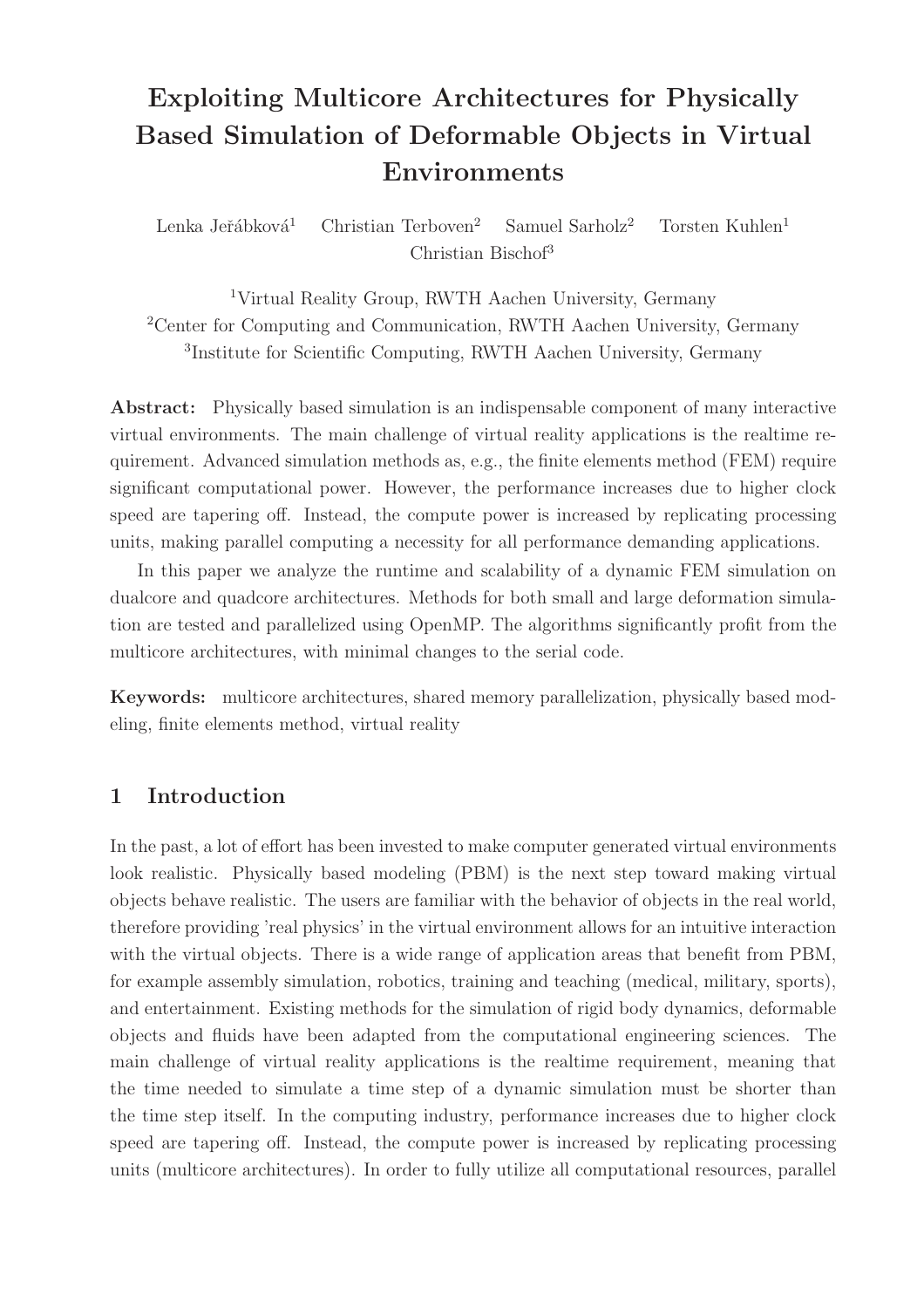computing is necessary even for desktop computers.

In this paper, we analyze the most commonly used approaches for physically based simulation of deformable objects from the parallelization point of view with special focus on multicore architectures. In section 2 we give an overview of related work, section 4 reviews the governing equations of the dynamic finite element (FE) simulation. We describe our test cases in section 5 and the parallelization of the dynamic FE simulation using OpenMP in section 6. We introduce the hardware architectures used for testing in section 3 and present the results in section 7. The paper closes with a conclusion and outlook.

#### 2 Related Work

[NMK<sup>+</sup>05] provide an overview of physically based deformable models in computer graphics. The goal of an interactive physical simulation as used in games or virtual environments is the visually plausible behavior of the simulated objects. Interactivity and stability of the simulation are necessary conditions, good accuracy is desirable. Several solutions utilizing special hardware including GPUs [OLG+05, GEW05], the IBM Cell Broadband Engine [DMB+06] and the AGEIA PhysX processor [Age06] for the performance optimization of the physical simulation of rigid or deformable objects have been proposed recently. However, in order to use the hardware acceleration, both the simulation code and data structures have to be substantially redesigned in order to map to the specific hardware, which is a nontrivial task requiring special and deep knowledge of the hardware architecture used. Moreover, the end users have to purchase a specific hardware in order to be able to use the optimizations.

Another promising strategy is the employment of general purpose multicore architectures [OH05, SL05] as, e.g., the AMD Opteron or the Intel Xeon dualcore processors allowing for parallel processing of multiple tasks. [TPB07] present a parallelization approach for cloth simulation on an AMD Opteron machine with two dualcore processors. They use parallelization techniques that are typically used on distributed memory systems (domain decomposition followed by a matrix restructuring). They designed an own multithreaded parallel programming model. The OpenMP standard [OMP05] offers a shared memory parallelization model for the  $C/C++$  and Fortran programming languages, which are the most commonly used languages in computational engineering sciences. Compared to lowerlevel parallelization approaches as, e.g., Posix-Threads, OpenMP requires the least design changes of an existing serial code.

In this work, we analyze the linear finite elements method (FEM) as well as the corotational FEM approaches. The linear FEM with constant parameters is the simplest FEM based approach. However, it is only suitable for small deformations. For large deformations, the simulation parameters change over time, as they depend on the current deformation state. Especially, the linear strain measure is not rotationally invariant and therefore leads to disturbing artifacts whenever the simulated object or its parts change their orientation. The corotational method was introduced by [MDM<sup>+</sup>02] and improved by [HS04] and [MG04]. The deformation is decomposed into a rigid rotation part and a pure deformation part avoid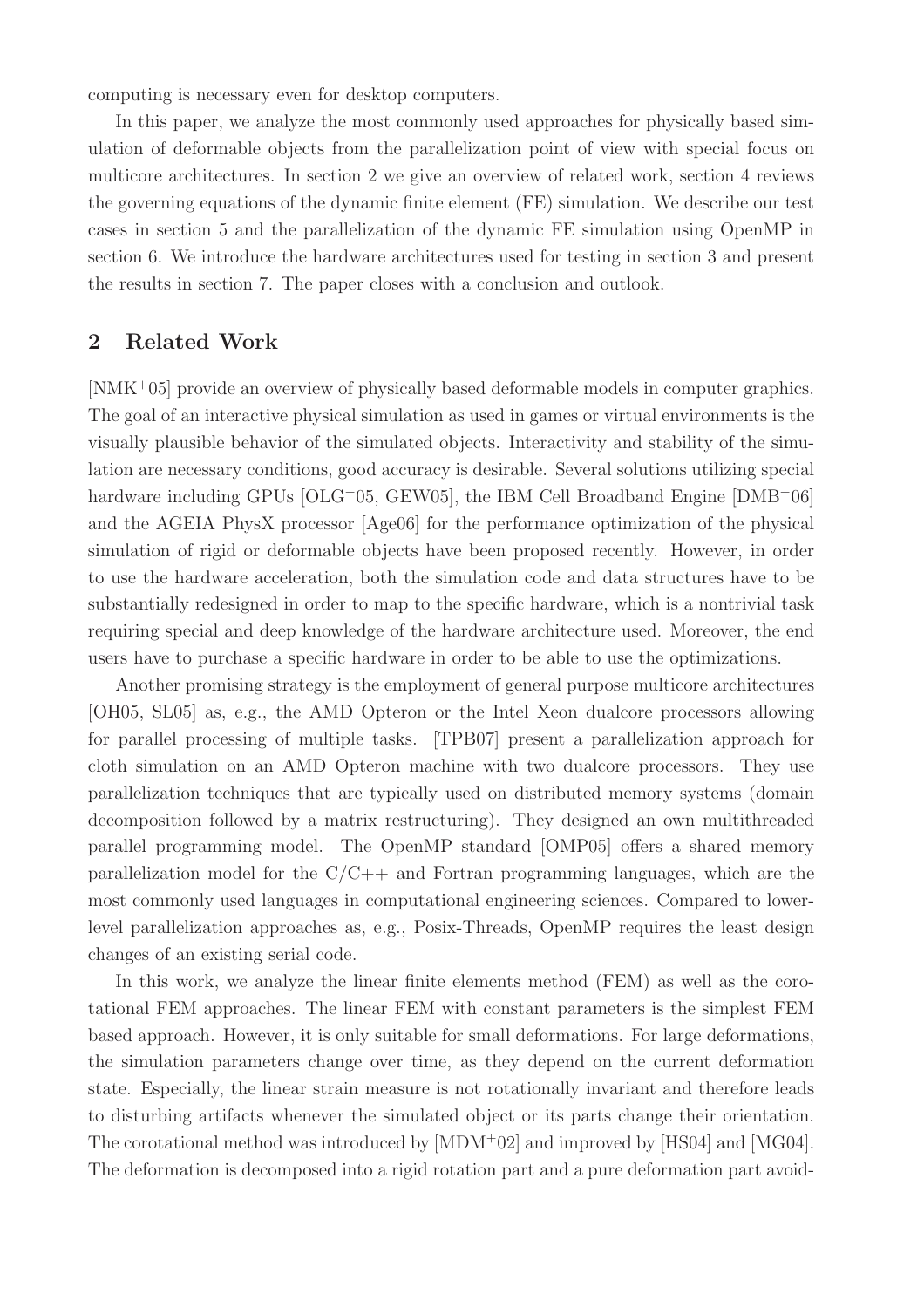ing the problem of the classical linear approach. [MG04] achieve interactive simulation rates for approximately 1,000 tetrahedral elements with both the linear and the corotational methods on a 1.8 GHz Pentium IV PC. In addition to the elastic deformation they also simulate plastic deformation (e.g. melting) and fracture. [HS04] compare different approaches for the simulation of large deformations. They reach a stable simulation with realtime update rates for approximately 3,000 tetrahedral elements on a 2 GHz Pentium IV PC using the corotational formulation based on the polar decomposition of the deformation gradient. Both [MG04] and [HS04] use implicit time integration schemes.

In order to profit from recent developments in the computing industry (chip level parallelism) and to allow for larger datasets to be handled in realtime, we parallelized the algorithms mentioned above and analyzed the runtime behavior and scalability. Here we present an approach that uses several processors or cores in one computer that share the same memory. As will be described in the following, the presented solution requires only minimal changes to the source code and the algorithms do not need to be modified at all. Nonetheless, significant improvements on commodity architectures can be realized.

## 3 Multicore Architectures

We evaluated our parallelized algorithms on two commodity dualcore architectures that basically differ in how they share the on-chip L2 cache. In addition, we had access to a prototype of a system with Intel's quad-core architecture.



Figure 1: The AMD dualcore Opteron system

a) AMD Opteron 875 dualcore processors (Fig. 1), 2.2 GHz, four of which are grouped in one Sun Fire V40z server. Each core has a 1 MB L2 cache, which is not accessible by the other cores. This machine has a ccNUMA architecture where the memory access time depends on the location relative to a processor. On such a system locality is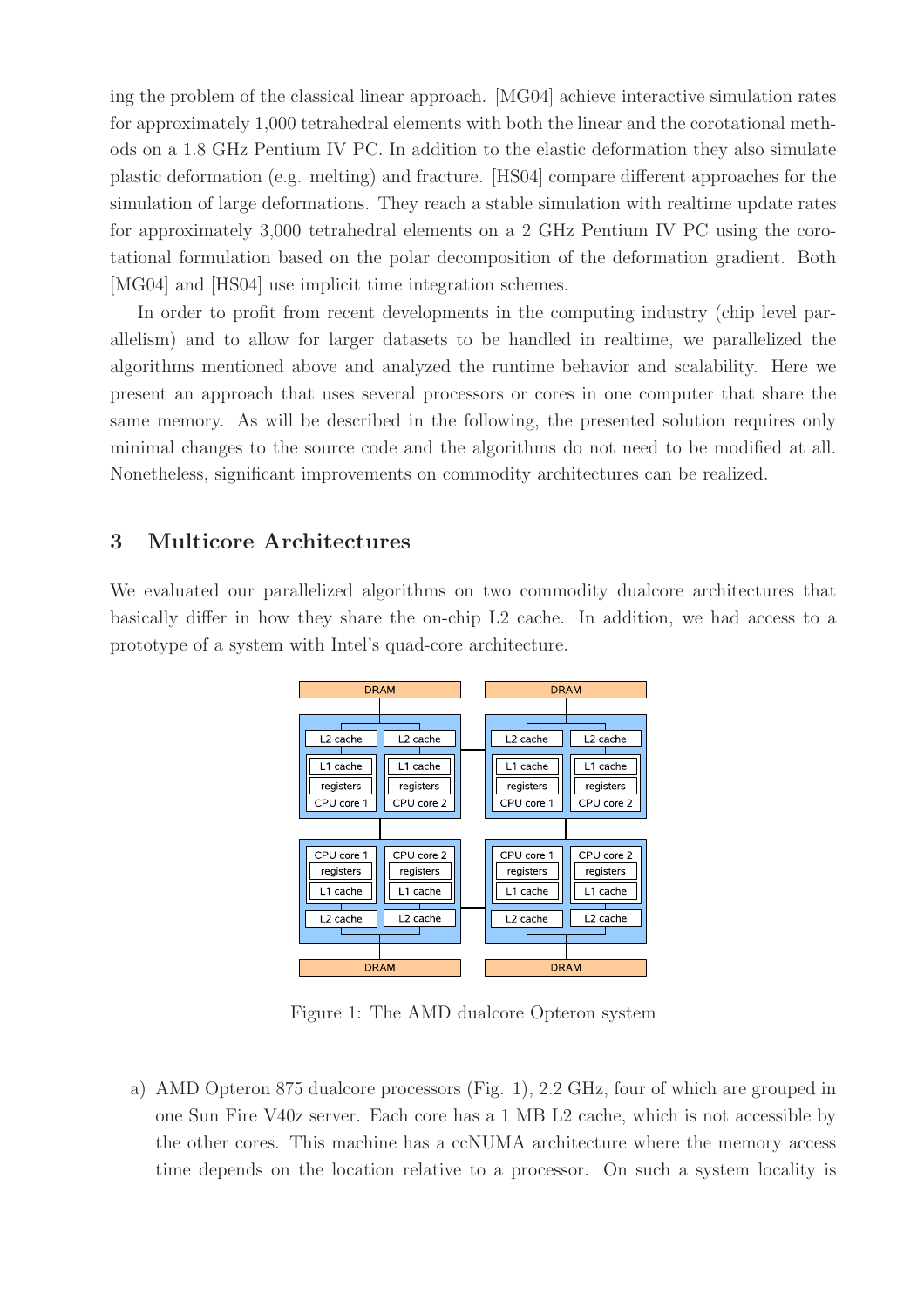





Figure 2: The Intel multicore architectures used for testing.

important in order to achieve high performance. We used the Sun Studio Express C++ compiler under Solaris.

- b) Intel Xeon 5160 dualcore processors (codename Woodcrest, Fig. 2a), 3 GHz, two of which are grouped in one Dell Power Edge 1950 server. Each processor has a 4 MB L2 cache shared by its cores. This machine has a flat memory model. We utilized the Intel 9.1 C++ compiler under Linux.
- c) Intel Xeon 5354 quadcore processor (codename Clovertown, Fig. 2b), 2.4 GHz, two of which are grouped in a server. Every two cores on one chip share 4 MB of L2 cache. It has to be noted, that we tested on a preproduction version of the processor and the chipset, which might not achieve the full performance of the final version. We used the Intel 9.1 C++ compiler under Linux.

High optimization level  $(-03)$  and multifile optimization  $(-ipo)$  were used on all systems.

## 4 The Dynamic Finite Element Simulation

The dynamic FE system is described by the equation

$$
\mathbb{M}\ddot{\mathbf{u}} + \mathbb{D}\dot{\mathbf{u}} + \mathbb{K}\mathbf{u} = \mathbf{f} \tag{1}
$$

where  $\bf{u}$  is the vector of nodal displacements,  $\bf{K}$  is the global stiffness matrix,  $\bf{M}$  is the mass matrix and  $\mathbb D$  is the damping matrix. The stiffness matrix is a sparse symmetric matrix, where the sparsity pattern corresponds to the elements' connectivity. The mass and damping matrices are typically diagonal. The left hand side of equation (1) corresponds to the object's internal forces, whereas the right hand side corresponds to the external load. The dimension of equation (1) is  $3N$ , where N is the number of nodes in the FE mesh.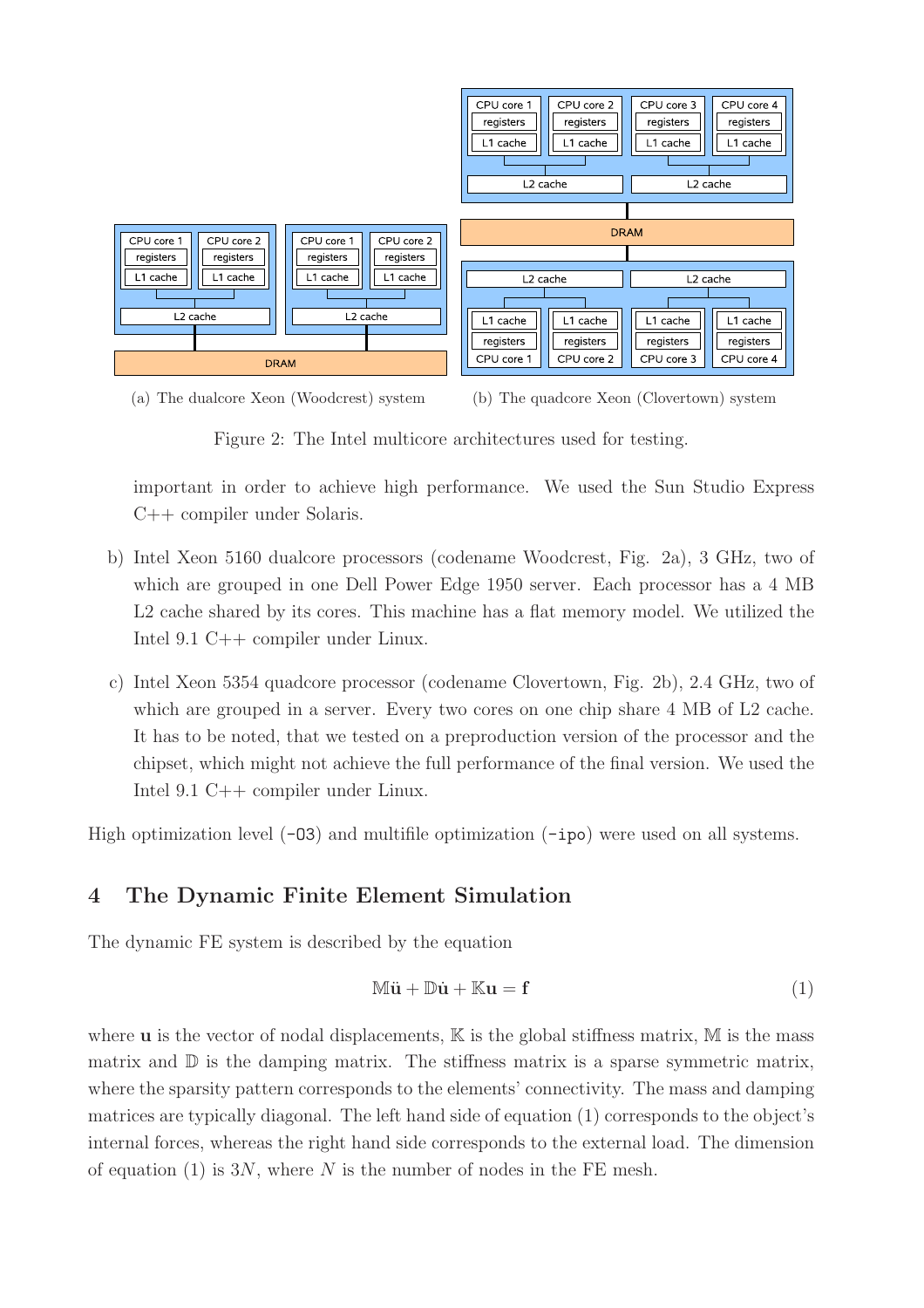

Figure 3: The test case Hippo. The simulation mesh consists of 20,870 elements (left).

In order to solve equation (1), the original second order ordinary differential equation (ODE) is split into two first order ODEs introducing velocity  $\mathbf{v} = \dot{\mathbf{u}}$  and acceleration  $\mathbf{a} =$  $\dot{v} = \ddot{u}$ . The current nodal acceleration can be obtained by evaluating the current forces divided by the mass.

$$
\mathbf{F} = \mathbf{f} - \mathbb{D}\mathbf{v} - \mathbb{K}\mathbf{u} \tag{2}
$$

$$
\mathbf{a} = \mathbb{M}^{-1} \mathbf{F} \tag{3}
$$

When the external forces are balanced by the body internal forces, the resulting force **F** acting on the body is zero and consequently the body acceleration is zero. When the external and internal forces are not balanced, the body or its parts undergo a nonzero acceleration. The acceleration of the nodes caused by the unbalanced external and internal body forces is the key to the object deformation. The nodal acceleration can be integrated in time to obtain the velocities of the nodes, which can be integrated in time again to obtain the nodal displacements.

In order to perform the numerical integration of acceleration and velocity, the simulation time t is discretized into time steps of size  $\Delta t$ . Theoretically, any numerical method for solving the initial value problem of ODEs can be used. In practice, the applied method has to be fast enough to allow for realtime simulation. Moreover, the stability of the integration scheme is crucial for interactive applications. Therefore, we use the implicit Euler (IE) integration method.

When applied to equation (1), the IE method leads to

$$
\left[\mathbb{M} - \Delta t \frac{\partial \mathbf{F}}{\partial \mathbf{v}} - \Delta t^2 \frac{\partial \mathbf{F}}{\partial \mathbf{u}}\right] \Delta \mathbf{v} = \Delta t \mathbf{F}(t) + \Delta t^2 \frac{\partial \mathbf{F}}{\partial \mathbf{u}} \mathbf{v}(t)
$$
(4)

$$
\Delta \mathbf{u} = \Delta t \mathbf{v}(t + \Delta t) \tag{5}
$$

The modified conjugate gradients (ModifiedCG) method as described in [AB03] can be used to solve this system of equations in each simulation step. In addition to the standard conjugate gradients (CG) method, the ModifiedCG accounts for constraints.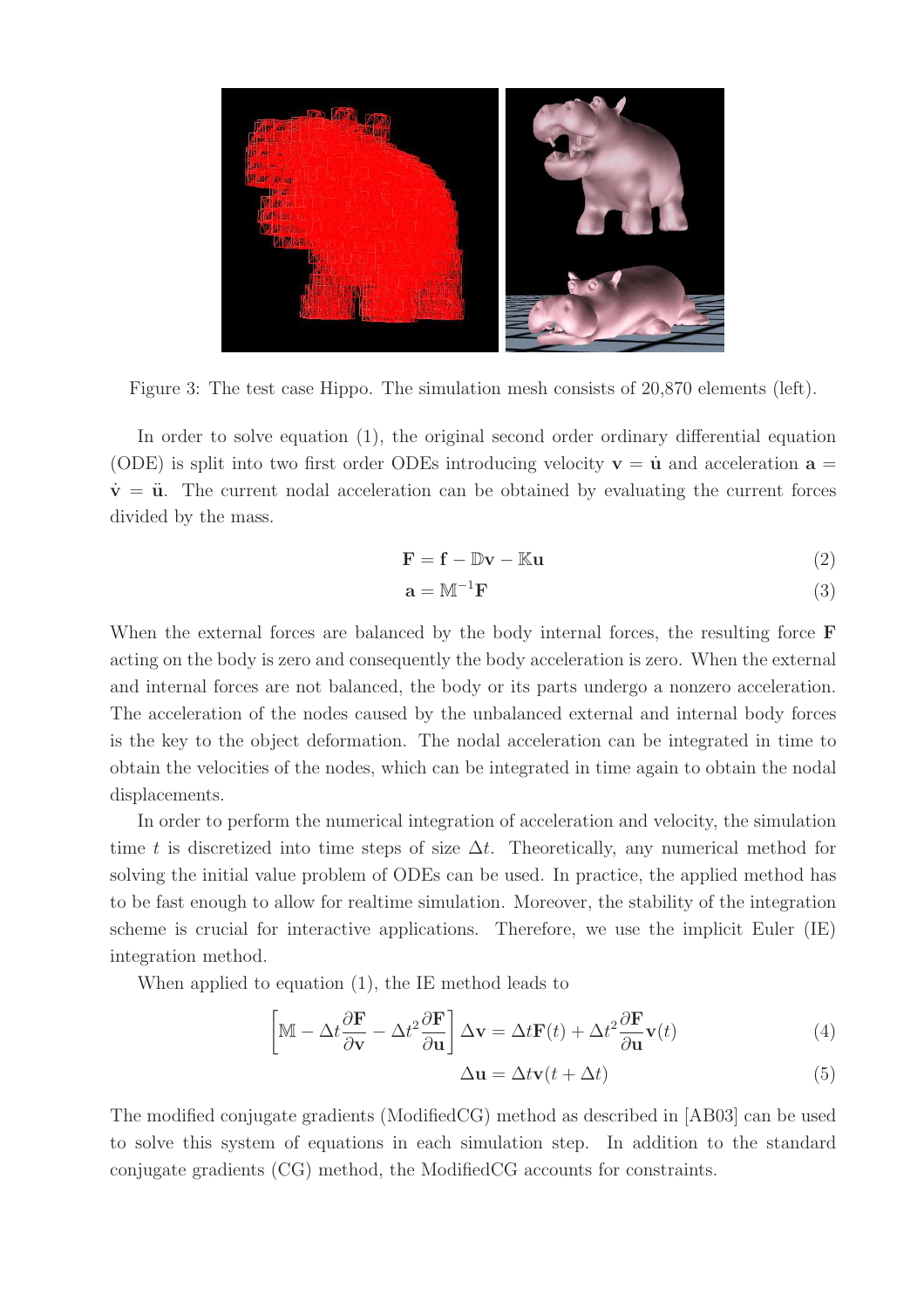

Figure 4: The test case Bar. The simulation mesh consists of 12,800 elements (left).

#### 5 Test cases

We created two benchmark datasets. The Hippo dataset (Fig. 3) consists of 20,870 tetrahedral elements and 5,550 nodes. The material density is  $\rho = 1000 \frac{kg}{m^3}$ , with an elastic modulus  $E = 0.1 MPa$  and a Poisson's ratio  $\nu = 0.33$ . The object is falling to the floor without any other constraints. The stiffness matrix remains constant during the simulation and thus the linear FE approach is used.

The second benchmark, the Bar (Fig. 4), consists of 12,800 tetrahedral elements and 3,321 nodes. The material density is  $\rho = 100 \frac{kg}{m^3}$  with an elastic modulus  $E = 0.1 MPa$  and a Poisson's ratio  $\nu = 0.33$ . The left side of the object is fixed and the bar is bending under gravity. This is an example of a large deformation, where the stiffness matrix depends on the current deformation state. The corotational FEM is employed to simulate this test case.

Compared to problem sizes that typically require parallelization to be solved in reasonable time, both test cases are rather small, but are still challenging for realtime simulation. Depending on the CPU architecture, the matrix and the associated vectors of the Hippo dataset may fit into the on-chip L2 cache. The global stiffness matrix  $\mathbb{K}$  has  $5550 \times 5550$ elements, thereof 63,526 are non-zero (sparse matrix with 0.2% fill rate). Each element of the matrix is a dense  $3 \times 3$  matrix. The *compressed row storage* scheme is used to store the stiffness matrix. As the matrix is symmetric, only the upper triangular matrix is stored. The memory footprint of the global stiffness matrix is approximately 1.3 MB.

Although the global stiffness matrix for the Bar dataset is not built explicitly, for neighbored mesh elements or localized force vectors it is possible to profit from locality, as will be described later. Thus, the corotational FEM algorithm has a high cache efficiency as well.

#### 6 Implementation

This section describes the implementation and parallelization of the dynamic FE simulation. Figure 5 shows the simulation main loop. The functions ApplyExternalForces and ApplyInternalForces correspond to equation (2). Vector S stores the constraints (for more details, we refer to [AB03]). For the sake of simplicity, we assume that matrix A has been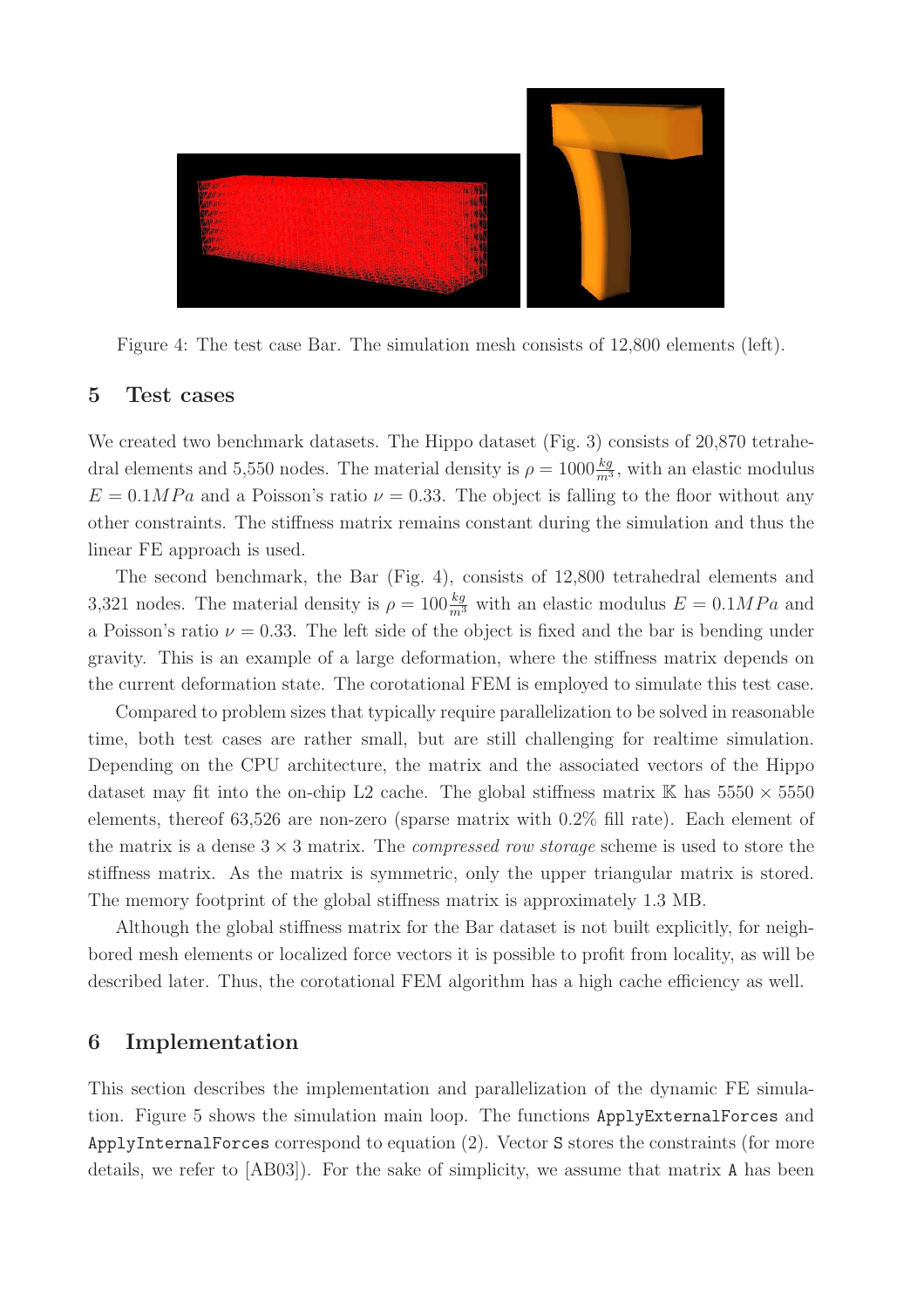```
loop
\left\{ \right.ApplyExternalForces(state, F)
  ApplyInternalForces(state, F)
  ApplyConstraints (state, S)
       \Delta t * F + \Delta t^2 * dFdu * state. velocities
  ModifiedCG(A, b, dv, S)state.velocities += dv
  state.positions += At*state.velocities
```
Figure 5: The pseudo code of the main simulation loop.

precomputed and remains constant during the simulation. The line ModifiedCG(A,b,dv,S) corresponds to the system of equations (4). It has to be solved for dv, which is then used to update the current state consisting of nodal positions and velocities.

First of all, we carried out performance analysis experiments to retrieve the runtime profile of both benchmarks without parallelization. For both we used an iteration time step of  $\Delta t = 40$  ms and we simulated a total time of 5 s. Thus, 125 implicit Euler steps are performed. In each IE step, 10 CG iterations are performed. Table 1 shows the portions of total simulation time spent in the most time consuming functions. The major part of simulation

|                     | Hippo  | Bar      |
|---------------------|--------|----------|
| total runtime       | 7 s    | $36.4$ s |
| ApplyInternalForces | 58 %   | 11 \%    |
| ModifiedCG          | $30\%$ |          |

Table 1: Runtime profiles of the Hippo and Bar benchmarks. The largest amount of total simulation time is spent in the ApplyInternalForces and ModifiedConjugateGradients functions.

time is spent in only two functions. The ApplyInternalForces function evaluates the internal forces by adding the contributions of all elements to the global force vector (compare to equation  $(2)$ ). The time spent in the ModifiedCG function is dominated by the multiplication of the sparse matrix by a vector. For the Hippo, the matrix  $\mathbf{A} = [\mathbb{M} - \Delta t \frac{\partial \mathbf{F}}{\partial v} - \Delta t^2 \frac{\partial \mathbf{F}}{\partial u}]$  $\frac{\partial {\bf F}}{\partial {\bf u}} \Big]$ is constant and can be precomputed. It has the same size and sparsity pattern as the global stiffness matrix. However, the matrix-vector multiplication still takes about 60 % of the time spent in ModifiedCG. For the Bar, the stiffness matrix (and thus also the matrix  $\bf{A}$ ) depends on the current deformation state. The orientation of each element is updated every 200 ms within the ApplyInternalForces function. Instead of storing the global stiffness matrix explicitly, we compute the required matrix-vector product on the fly from the contributions from all elements. In this case, the time spent in the matrix-vector multiplication takes about 98 % of the time spent in ModifiedCG.

The above analysis shows that the largest benefit can be achieved by the parallelization of both the ApplyInternalForces and the ModifiedCG methods. The ApplyInternalForces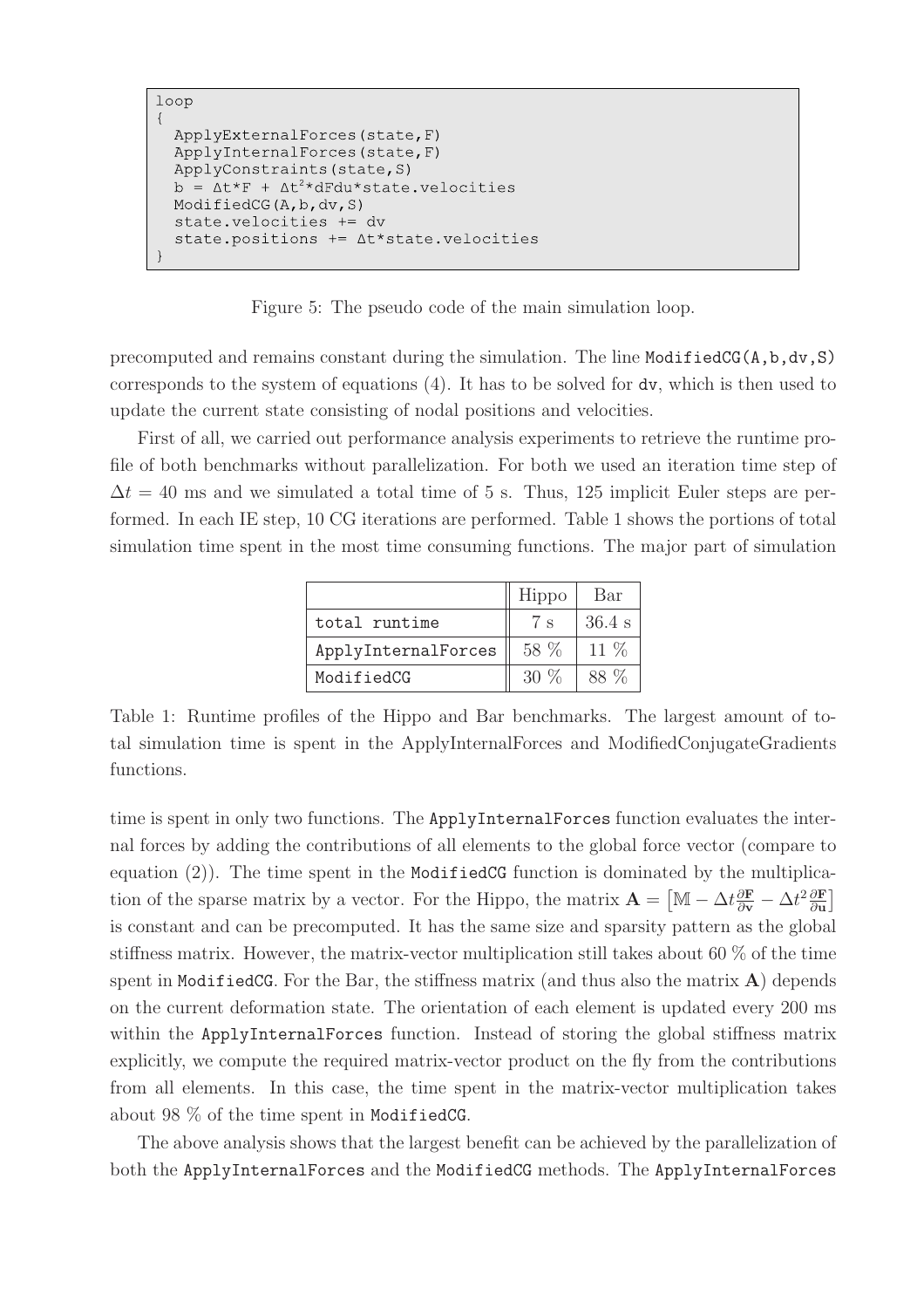```
ApplyInternalForces(const State & state,
                      CVistaPhysicsVector &forces)
\mathbf{f}#pragma omp parallel shared (state, forces)
  ł
    CVistaPhysicsVector priv forces;
    #pragma omp for nowait schedule (runtime)
    for all elements do
      elem->ApplyInternalForces(state, priv forces);
    #pragma omp critical
      forces += priv forces;
  1
\mathbf{I}
```
Figure 6: ApplyInternalForces - parallelized  $C++$  code. OpenMP directives are printed in blue bold.

function contains a loop over all elements summing the forces' contributions into a global vector. The contribution of each element only depends on the current state of the element itself. Typically, this can be done efficiently using a reduction operation. The current version of the OpenMP specification does not allow for reductions on high level datatypes [TaM06], therefore we created a private force vector for each thread and at the end, all private vectors are summed within a critical section into a shared force vector. During our performance analysis experiments we found that this technique is cache efficient, as all updates during the loop are written to a local vector that is not distributed among several cores.

Figure 6 shows the parallelized code of the ApplyInternalForces function. The OpenMP directives are printed in blue bold. The #pragma omp parallel construct declares a parallel section. When the program encounters this construct, a team of threads is created to execute the parallel region. The shared attribute lists variables that are shared by all threads within the parallel region. The #pragma omp for construct declares a loop whose iterations will be executed in parallel. The iterations of the loop are distributed among the OpenMP threads that already exist in the parallel region. The binding between the threads and the loop iterations is controlled by the schedule attribute. The nowait clause avoids a synchronization barrier at the end of the for loop. The #pragma omp critical construct restricts execution of the associated region to a single thread at a time. Within the ApplyInternalForces function the critical section is used to avoid concurrent writing when adding the results of each thread stored in a private priv forces vector to the shared forces vector. More detailed description of OpenMP directives can be found in [OMP05].

In the ModifiedCG algorithm (Fig. 7), it is not possible to parallelize the iteration loop, as each iteration depends on the previous one. Each iteration consists of several vector operations, e.g., Scale, Add, Dot, MultiplyComponents and a matrix vector multiplication Multiply. Most of these operations can be parallelized in a trivial way. However, a trivial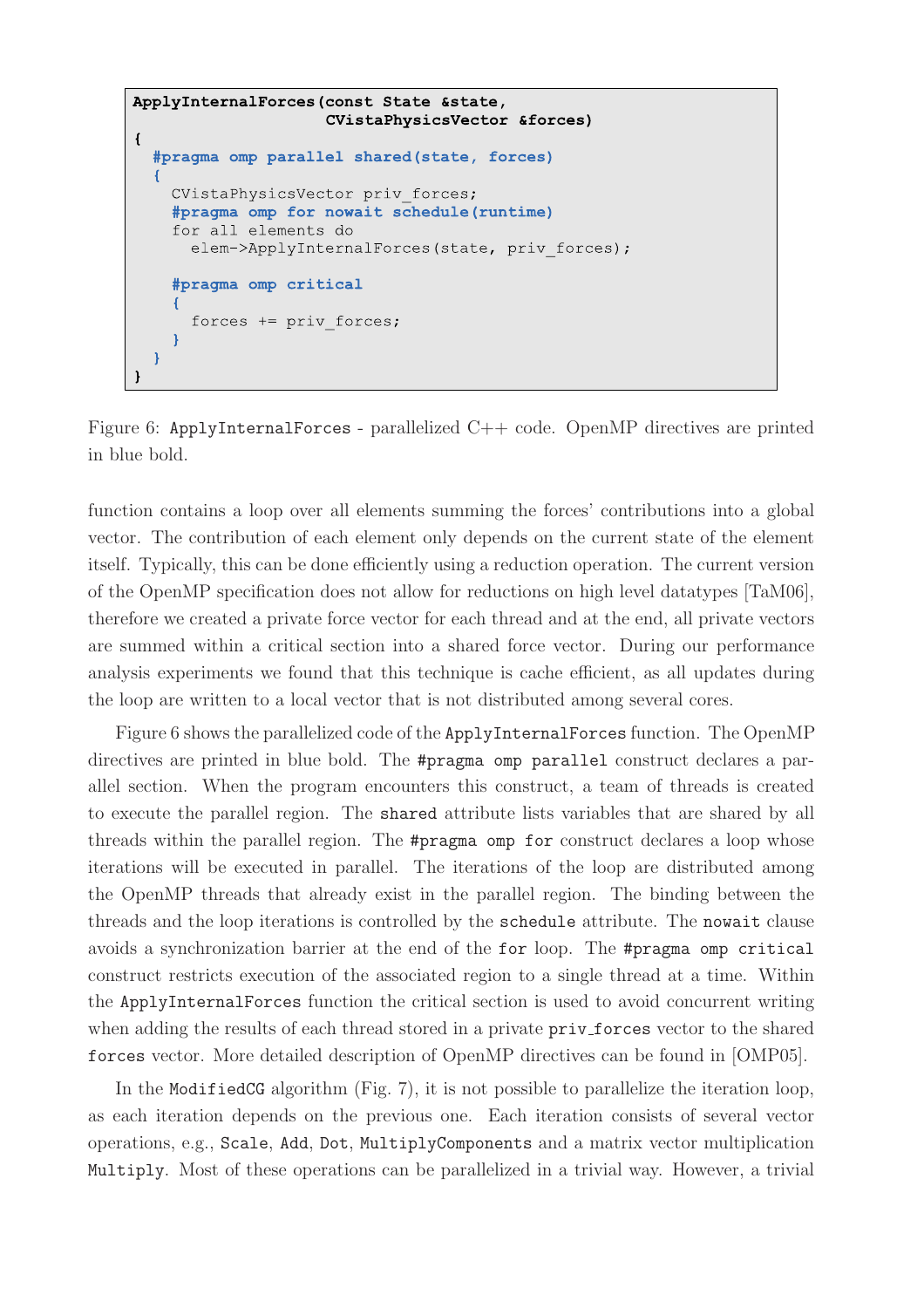```
ModifiedCG(const CVistaPhysicsSparseSymmetricMatrix &A,
            const CVistaPhysicsVector &b, CVistaPhysicsVector &x,
            const CVistaPhysicsVector &S)
\overline{\mathbf{f}}#pragma omp parallel \
    shared (A, x, b, S, r, c, q) \setminusprivate (alpha, beta, delta, delta old)
  \left\{ \right.MultiplyComponents(b, S, r);
                                                      // r = constr(b)iterate until |r| < epsilon
     \left\{ \right.delta = Dot(r, r);
       if (first iteration) beta = 0;
       else beta = delta / delta old;
       delta old = delta;Scale(c,beta);Add(c, r);// c = r + \beta + cMultiply (A, c, q);
                                                      // q = \text{constr}(\text{Ac})MultiplyComponents (q, S, q) ;
                                                      // alpha = rr/cqalpha = delta / Dot(c,q);
       Scale(c, alpha);
       Add(x, c);// x += alpha * c
       Scale (q, -alpha) ;
                                                      // r = alpha * qAdd(r, q);
     \rightarrow\mathbf{R}\mathbf{)}
```
Figure 7: ModifiedCG - parallelized C++ code. OpenMP directives and parallelized subroutines are printed in blue bold. The Dot and Multiply functions contain an implicit or explicit synchronization barrier (red bold).

parallelization of the vector operations would lead to a synchronization barrier at the end of each operation. Usually, a CG-type method is parallelized in OpenMP by extending the parallel region over the iteration loop including the system setup and - if possible the preconditioner. Then the work inside the vector operations can be shared among the threads by using orphaning, which allows for placing the worksharing directives in a different scope (e.g. a subroutine) than the enclosing parallel region. Placing orphaned worksharing directives in the subroutines is problematic if these are used in a serial part of the program. Therefore, an orphaned version of each vector math subroutine has to be created. Moreover, the parallelized vector operations have to ensure that a certain thread is accessing the same parts of the vectors across all such operations. We did this by using a static schedule of fixed chunksize and added - where applicable - the nowait directive to minimize the number of barriers needed inside an iteration. In our implementation, four synchronization barriers per ModifiedCG iteration are needed. The Dot function contains an implicit barrier because of reduction. The Dot function is called two times per ModifiedCG iteration. The Multiply function contains an explicit barrier at its beginning ensuring that the input data are ready and an reduction barrier at its end.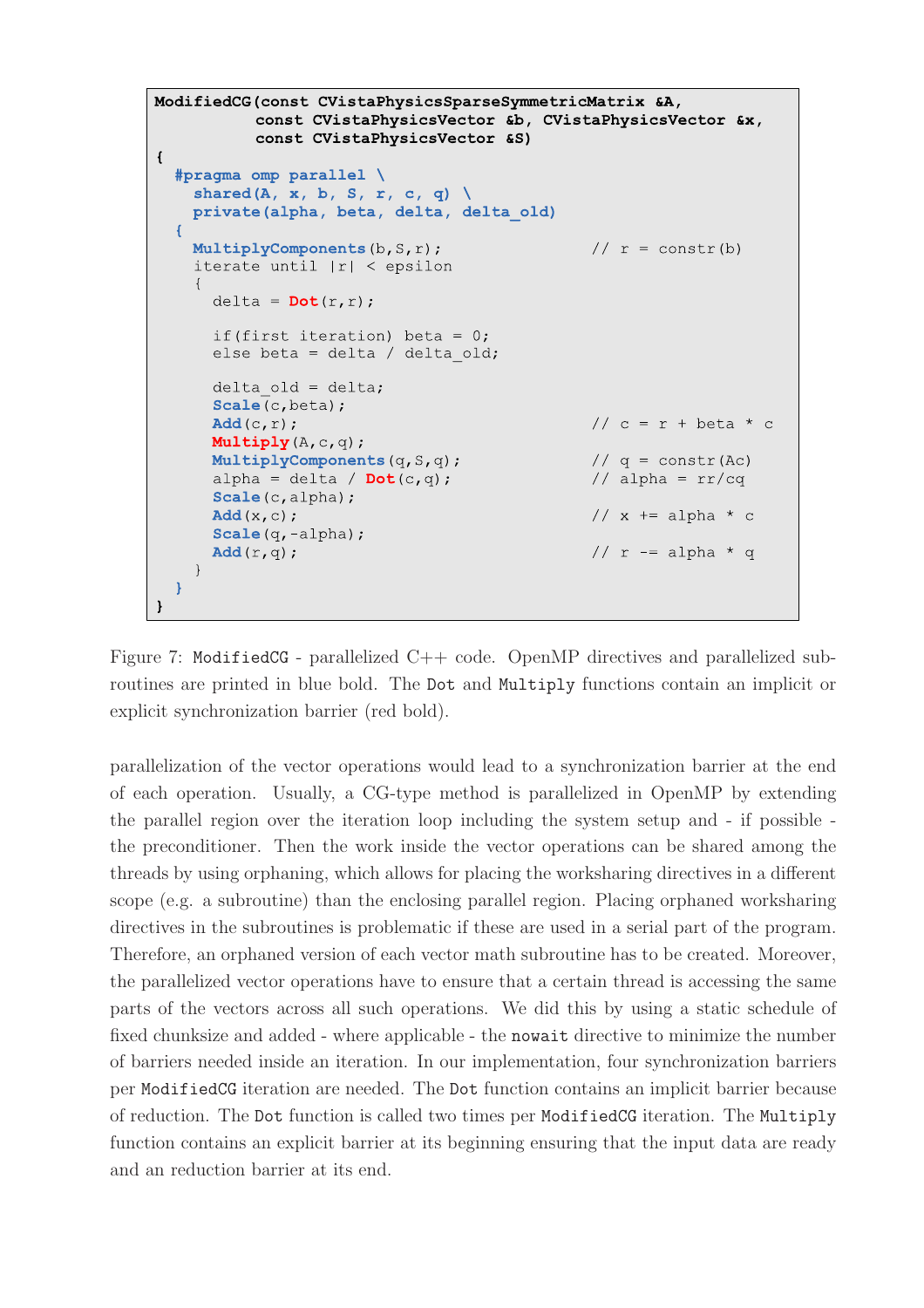

(a) Runtime in seconds for 5 seconds simulation time (red line).

Figure 8: Results for the Hippo test case. The deformation is computed using the linear FEM.



(a) Runtime in seconds for 5 seconds simulation time (red line).

(b) Speedup

Figure 9: Results for the Bar test case. The deformation is computed using the corotational FEM.

# 7 Results

Figure 8 shows the results for the Hippo dataset. The simulation scales up to three threads. A speedup of only 1.5-2 can be reached. The poor scalability is caused by the low computational cost of all parallelized routines compared to the synchronization time. We used the Sun Analyzer to measure the time distribution in the compute kernel and the OpenMP library separately and found the overhead for creating a parallel region and for explicit barriers increasing in the same rate as the compute time decreases. We verified these results by comparing with the EPCC benchmark suite [BO01]. However, the realtime limit is reached for over 20,000 elements on one or two cores on all platforms. As the complexity of the algorithm is linear in the number of elements, it is possible to simulate a FE mesh with up to 40,000 elements on three Woodcrest or Clovertown cores in realtime. For the Clovertown, the required number of cores will already be available in a commodity single socket system.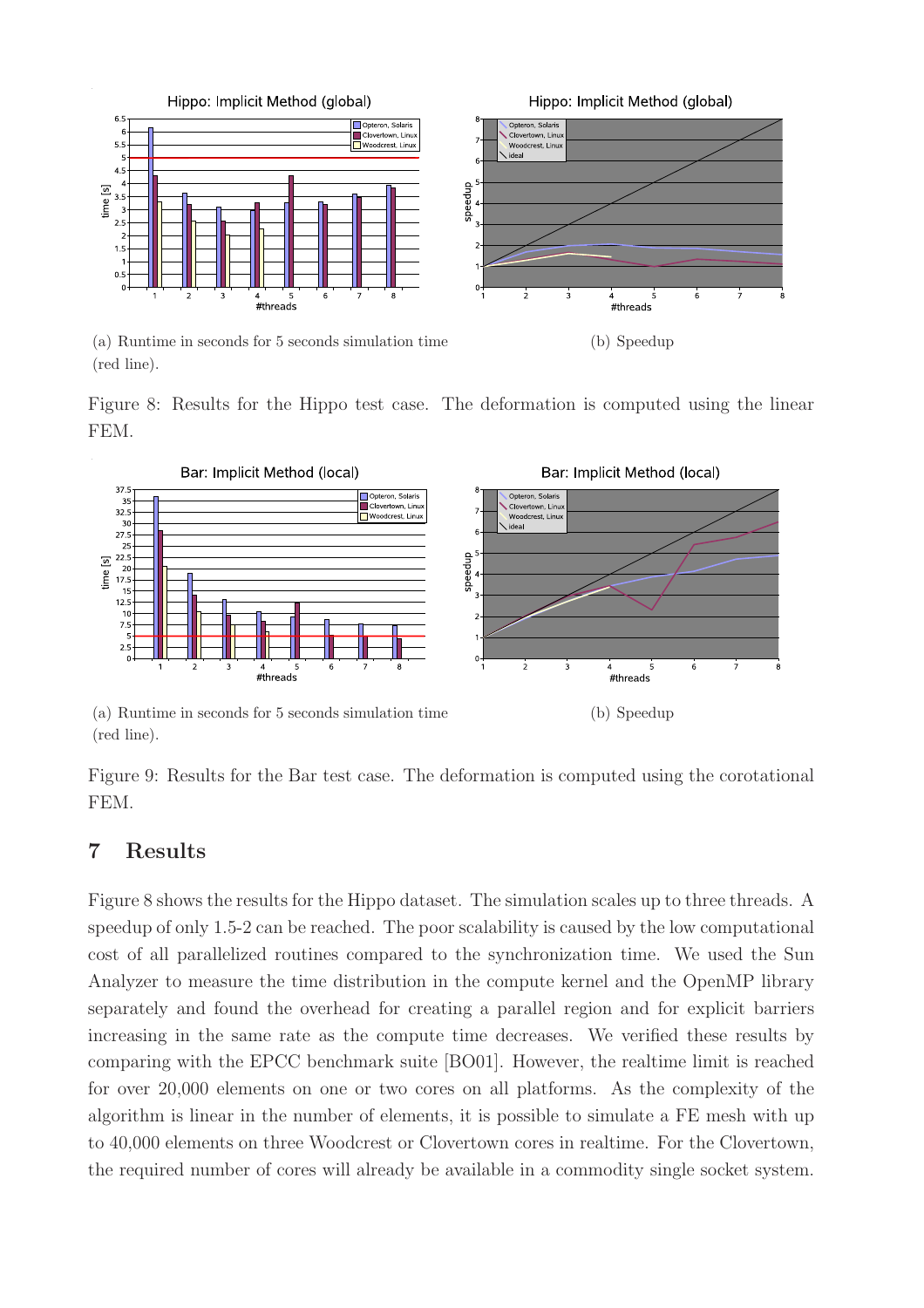For the Bar benchmark, the computational costs in both the ApplyInternalForces and the ModifiedCG functions are higher and, therefore, a better scalability can be expected. Figure 9 shows the results for the Bar dataset. We reached a speedup of up to 6.5 on eight Clovertown cores and 3.4 on four cores on all platforms. However, the realtime limit for nearly 13,000 elements has only been reached on the Clovertown platform. With five OpenMP threads, the Clovertown performance drops down unexpectedly. The effect is reproducible, but we do not have a substantiated explanation for it. As the complexity of the algorithm is linear in the number of elements, it is possible to simulate up to 10,500 elements on four Woodcrest cores in realtime. This is a noticeable improvement, compared to the approx. 3,000 elements that can be simulated in realtime by a serial algorithm.

# 8 Conclusion and Outlook

The algorithms examined in this work profit from the current development in the computing industry of placing multiple processing units on one chip. The parallelization of the serial algorithms was straight forward, only minimal changes to the  $C++$  source code were necessary. On Clovertown, the first quadcore architecture available on the consumer market, we were able to handle a dataset with 13,000 elements using the corotational FEM for the simulation of large deformations in realtime. The achieved speedup is comparable to the values achieved by advanced parallelization techniques as domain decomposition and matrix rearrangement (cp. [TPB07]).

The methods described in this paper have been integrated into our surgery simulator. Surgical simulation is one of the most challenging application areas of PBM. In addition to tissue deformation and its visualization, collision detection and force feedback have to be processed as well. Moreover, tissue cutting has to be provided. The deformation, visualization, collision detection and haptics processes run in parallel, each in a separate thread with its specific update rate. As can be seen from the results presented above, the computationally most intensive part, the FEM based deformation, significantly profits from multicore architectures. We expect the surgery simulator system to benefit from upcoming parallel architectures, that will be multisocket multicore machines, by binding the different software components to sets of processing units separately.

## References

| [AB03]           | Uri M. Ascher and Eddy Boxerman. On the modified conjugate gradient method<br>in cloth simulation. <i>Visual Computer</i> , $19(7-8):526-531$ , Dec. 2003. |
|------------------|------------------------------------------------------------------------------------------------------------------------------------------------------------|
| $[A\text{ge06}]$ | Ageia PhysX. http://www.ageia.com/physx/, 2006. Last visited on June 6,<br>2007.                                                                           |
| [BO01]           | J. Mark Bull and Darragh O'Neill. A Microbenchmark Suite for OpenMP 2.0. In<br>Proceedings of the Third European Workshop on OpenMP (EWOMP'01), 2001.      |